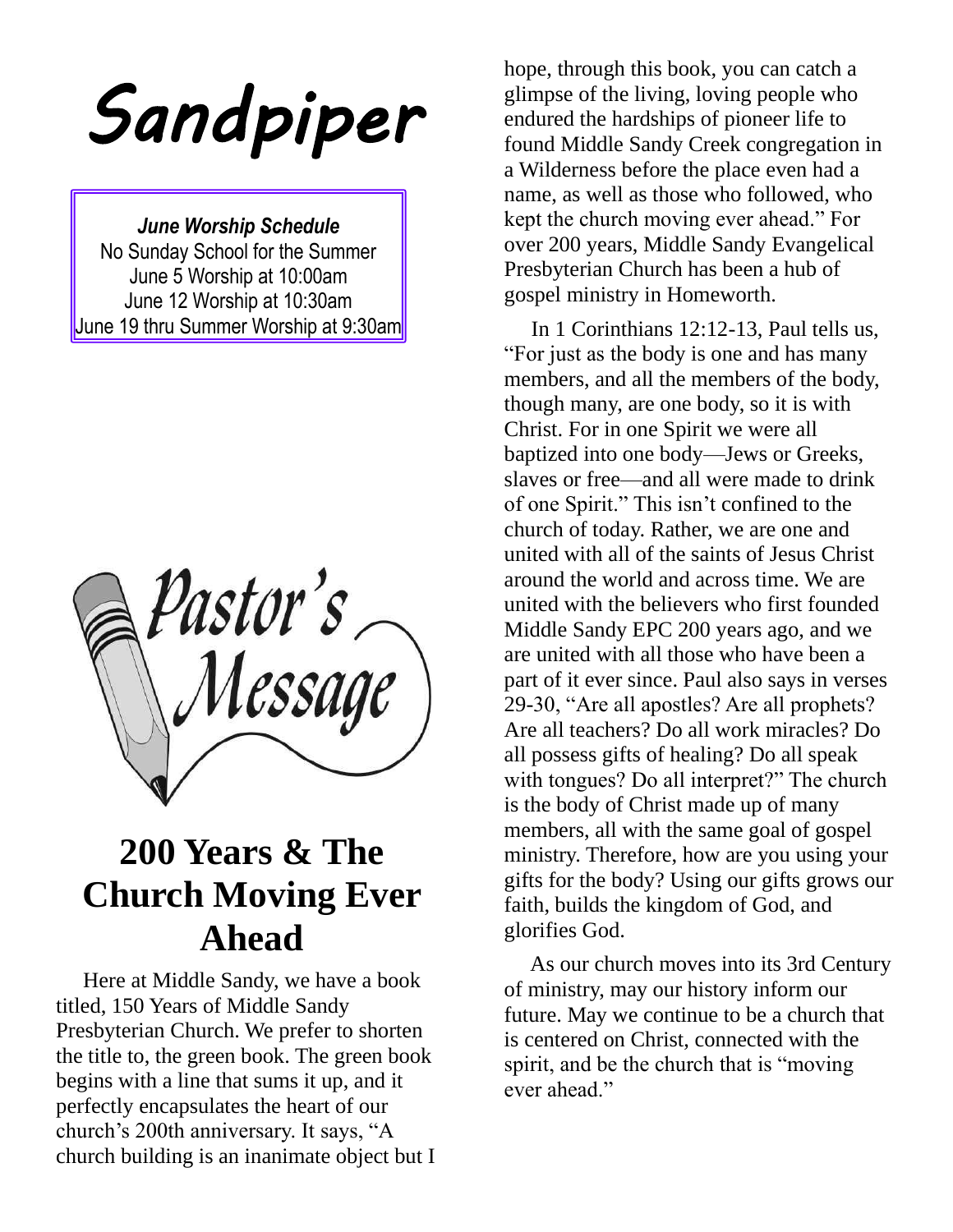

# **Sands Through**

# **the Hourglass...**

The brightly colored sands for the first few days in June's Hour  $\overline{\mathbf{A}}$  Glass are quickly scooting through until the 200th Anniversary celebration of Middle Sandy on June 5th.

 Schedule for the 200th Anniversary Celebration:

10:00 a.m. WORSHIP SERVICE 11: 30-1:00 LUNCH 11:30-1:00 MUSEUM WILL BE OPEN 1:30 "A TIME FOR MEMORIES" PROGRAM

A WKBN TV station reporter and cameraman will be present some time during the day's events..so "pretty-up"-

 Dorothy Burbick has also contacted the Alliance Review, Salem News and the Morning Journal for their coverages. So, subscribers to those newspapers be on the lookout for the articles. Our former pastor Tom Sawyer will assist Pastor Marc during the day's services.

CONGRATULATIONS are extended to the following:

to----Jack Owen and Karli Schopfer who were married earlier this spring. They live at Sevakeen Lake. The bride is a dental hygienist in Dr, Albrecht's in Alliance, and Jack is a lineman for Ohio Edison. to----Shannon Wolfe who graduated from Geneva College in Beaver Falls, Pa. She is looking for a job in the medical field until she returns to college to pursue a Master's degree.

to----Thomas Mason who received his hooding sash which represents his area of studies for the next three years when he will receive his Doctor's degree in medicine. to----Renae Emmons, a West Branch student, who was the Elk's Club Americanism Essay Award winner.

APPRECIATION  $\ddot{\bullet}$  is in order to the dedicated 200th planning committee members whose planning sessions began in February: Cindy Blendenbaucher, Dorothy Burbick, Sharon Davies, Lynn Kidd, Carole Mathey, Barb McCain, Linda McQuilkin, Pam Miller, Vicki Smith, and Amy Wagner.

APPLAUSE  $\bullet$  also needs to be given to those who gave a spring house cleaning to the church building, who sweated profusely grooming the outside grounds, who will participate in the worship and memory services which includes the video guys, who donated food for the lunch, who gave money for the flowers in honor and memory of loved ones, to Greg Skivolocke of Bailey-Seiple Printing who donated of much of the printed materials.

Now, God forgives our sins of omission, so please, as people of God, forgive  $\blacksquare$  me if appreciation has not been given to you for your assistance for the day of celebration.

Intercessory prayer is like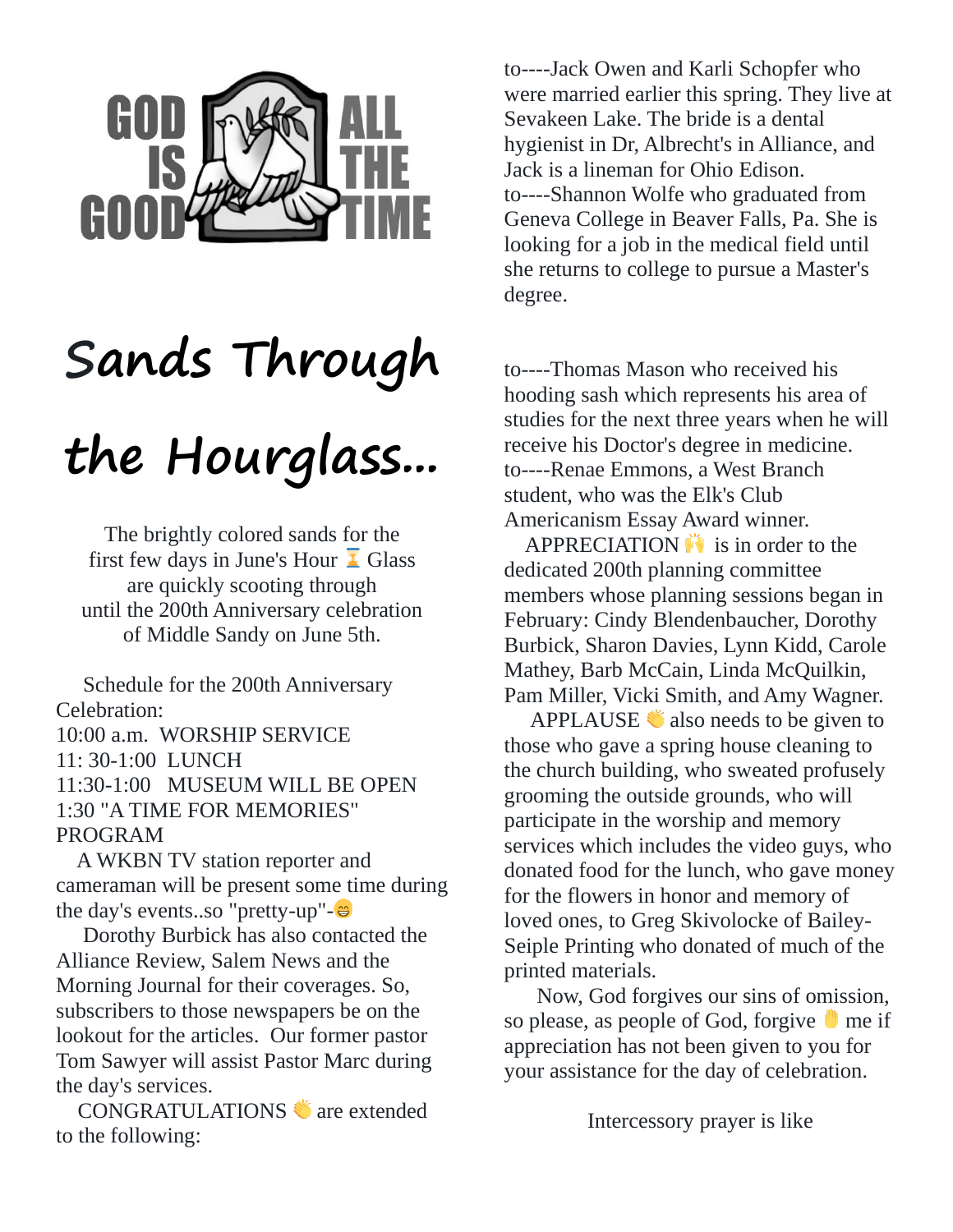throwing a rope to those struggling an overwhelming force of obstacles.

### *Article Deadline Note:*

 *Please turn in any articles or announcements for the Sandpiper to Carolyn Slingerland by the 22nd of each month. You can e-mail them to [middlesandy@frontier.com](mailto:middlesandy@frontier.com).*



*We encourage you to send a card or letter to one or two each month. Addresses are available in the church directory or in the church office.*

#### *Continuing health needs:*

Diane Sanor (auto immune disorder Carter Schopfer (Joe & Susie's grandson)

#### *Military Service:*

Brian Burbick (Back in Yokosuka, Japan after 6 month deployment) Garrett Floyd (A specialist in the 82nd Airborne at Fort Bragg in NC, Sarah Mason's fiance) Eric W. Hampe (Home in Louisville) John Hampe (Home from Okinawa Japan) Ryan P. Lee (Fort Bragg) Sgt. 1st Class Teddi Ferguson Lee (Ryan Lee's wife) Assigned to the Army Inspector General- Ohio Army National Guard SPC Joe Smythe (Ft. Benning Georgia) Jason Snyder (Ft. Bliss, El Paso, TX.) (Carole Mathey's grandson)

Jon Pagnucco (Jane Stryffeler's grandson) – Navy (Alexandria, VA)

#### *Our Missionaries - for Holy Spirit protection and great perseverance in their work.*

Jeff & Natasha Bain (*EPC missionaries in Asia*) Abe & Diane Bible (Missionaries to the *Ukraine)* Lisa Smith (at home)

Paul & Reinhild Sydnor *(ministry to refugees in Lille, France and Malta)*



### **Birthdays Name - Date**

James Hampe - 1 Cameron Matz - 3 T.J. Snyder  $-3$ Nathan Legros - 6 Ashley Wolfe  $-6$ Bill Smythe  $-7$ Kathy Irvin  $-9$ Vicki Smith – 9 Linda Stout - 9 Jeffrey Legros - 11 Valerie Smith – 14 Peg Zurbrugg – 14 Monika Sawyer - 16 Keith Zurbrugg – 17 Kim Shefelton - 18 Dave McCain – 21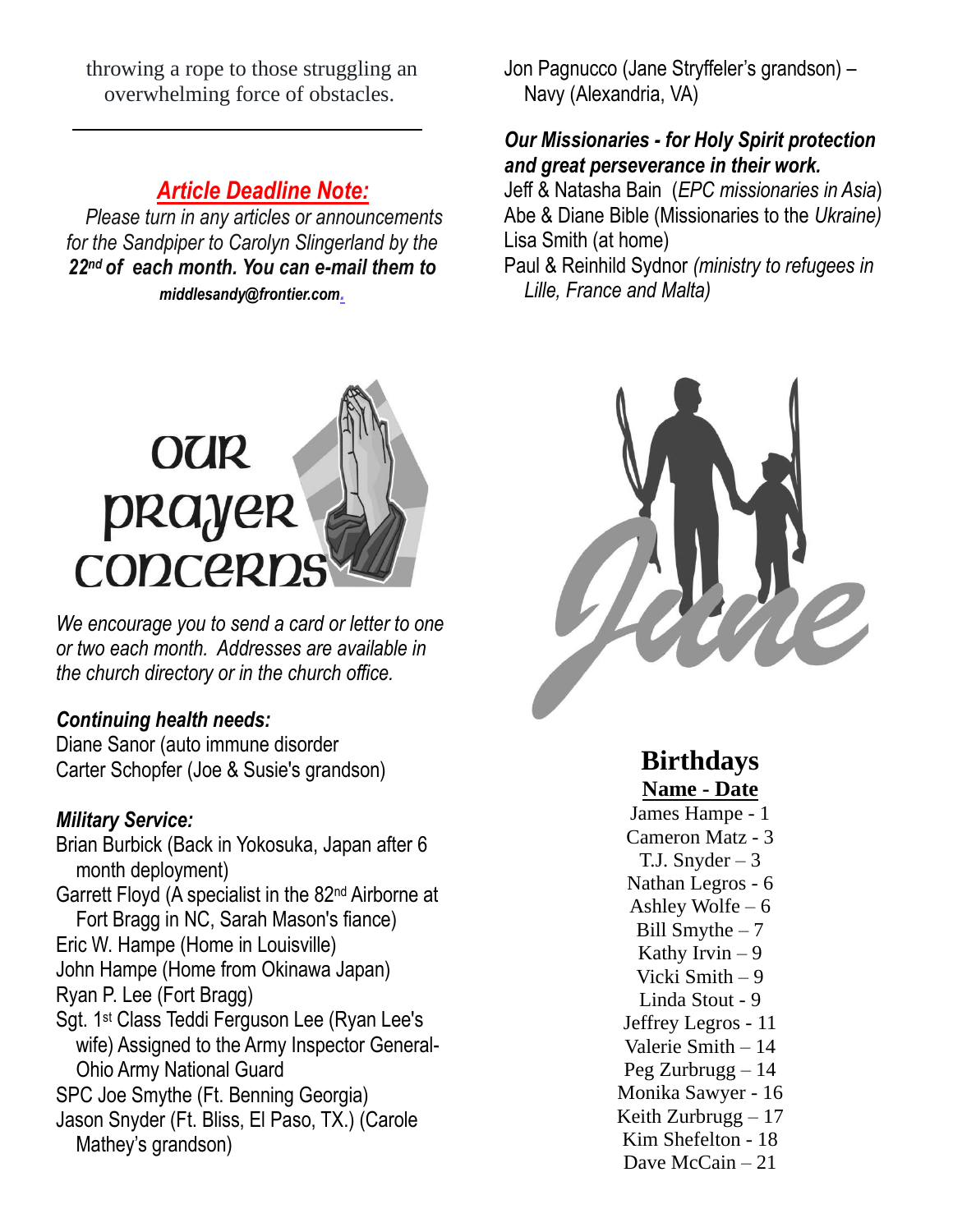Joe Schopfer – 22 Karli Schopfer – 26 Zachary Schopfer – 26

#### **Anniversaries Couple – Date**

Marc & Kim Shefleton - 5 Roger & Diane Sanor – 24 Joseph & Susan Schopfer – 26 Dennis & Karen Rice – 30

## The Next Time You Feel Like God Can't Use You, Just Remember

Noah was a drunk Abraham was too old Isaac was a daydream Jacob was a liar Leah was ugly Joseph was abused Moses had a stuttering problem Gideon was afraid Sampson had long hair and was a womanizer Rahab was a prostitute Jeremiah and Timothy were too young David had an affair and was a murderer Elijah was suicidal Isaiah preached naked Jonah ran from God Naomi was a widow Job went bankrupt Peter denied Christ The Disciples fell asleep while praying Martha worried about everything The Samaritan woman was divorced, more than once Zaccheus was too small

Paul was too religious Timothy had an ulcer...AND Lazarus was dead!!! Now! No more excuses! God can use you to your full potential!

## Announcements

## **June 5th 200th Anniversary Celebration Schedule**

10:00 am Worship Service 11: 30-1:00 Lunch 11:30-1:00 Museum will be Open **1:30 "A Time For Memories" Program**



 **June 5th is also Pentecost Sunday if you would like to wear something red.**

## **Cade Cameron – West Branch graduate class of 2022**

 Cade is the grandson of Joyce & Jim Cameron. They are coming up for his graduation and our 200<sup>th</sup> Celebration.

## **Reminder:**